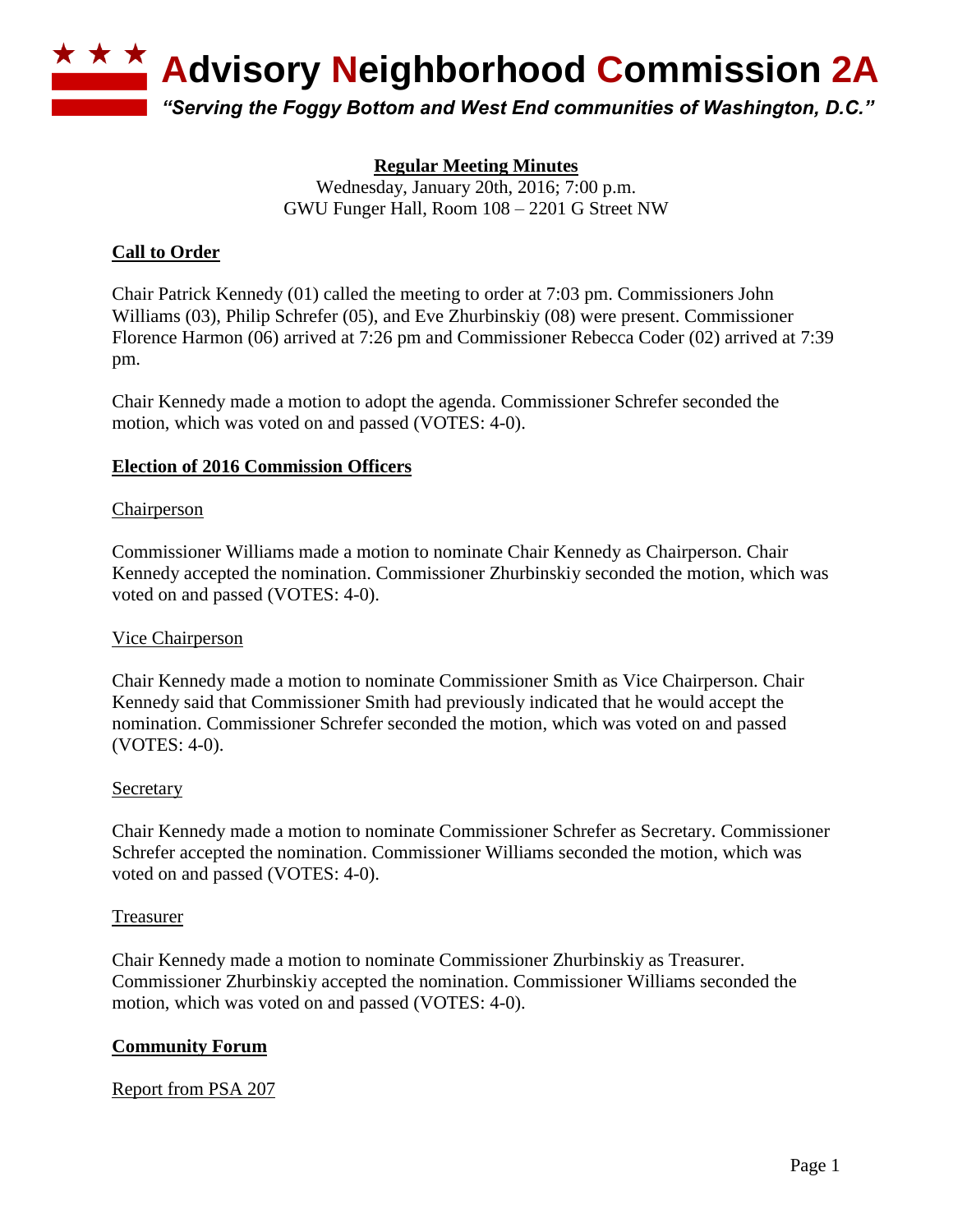Captain David Sledge from the Metropolitan Police Department's (MPD) Second District was present. He gave an overview of the recent crime statistics for the neighborhood.

Commissioner Schrefer said that he had worked with Catherine Pitcher, a local resident, to create a report that looked at long-range crime trends in the neighborhood. Commissioner Schrefer distributed copies of the report to Captain Sledge and to the public.

Commissioner Schrefer made a motion to have the Commission periodically compile a report of annual crime data for the Foggy Bottom and West End neighborhoods in order to better understand trends in crime. Commissioner Zhurbinskiy seconded the notion, which was voted on and passed (VOTES: 4-0).

Barbara Kahlow, a local resident, said that she has long argued for the commission to look at annual crime data. She said that MPD should be supporting the work that Commissioner Schrefer was doing.

Sara Maddux, a local resident, said that MPD needed to talk to the bicyclists about the need for bikers to observe traffic laws. Captain Sledge said that he could invite someone from the Washington Area Bicyclist Association to come to a future ANC meeting.

## Special Event Application for the Marine Corps Marathon on October 30th, 2016

Mark Williams, Operations Coordinator for the Marine Corps Marathon, was present. He distributed packets with course maps to the commissioners. He gave an overview of the race course and the times that racers would be passing through the neighborhood.

Chair Kennedy made a motion to support the special event application for the marathon. Commissioner Schrefer seconded the motion, which was voted on and passed (VOTES: 4-0).

## Report from the Executive Office of the Mayor

Eva Lewis, a ward 2 representative for the Mayor's Office of Community Relations and Services (MOCRS) was present. She said that the Mayor had just released her first year accountability report. She encouraged attendees to read the report online. She also talked about the preparations that the DC government was making for the upcoming snowstorm. She encouraged attendees to sign up for the DC Resident Snow Team.

Commissioner Williams asked if the DC government would be clearing the sidewalks on the bridges that link Georgetown and Foggy Bottom. Ms. Lewis said that she would check on it.

Marina Streznewski, the President of the Foggy Bottom Association, encouraged attendees to also get involved in the Foggy Bottom Snow Team.

#### Report from the Office of Ward 2 Councilmember Jack Evans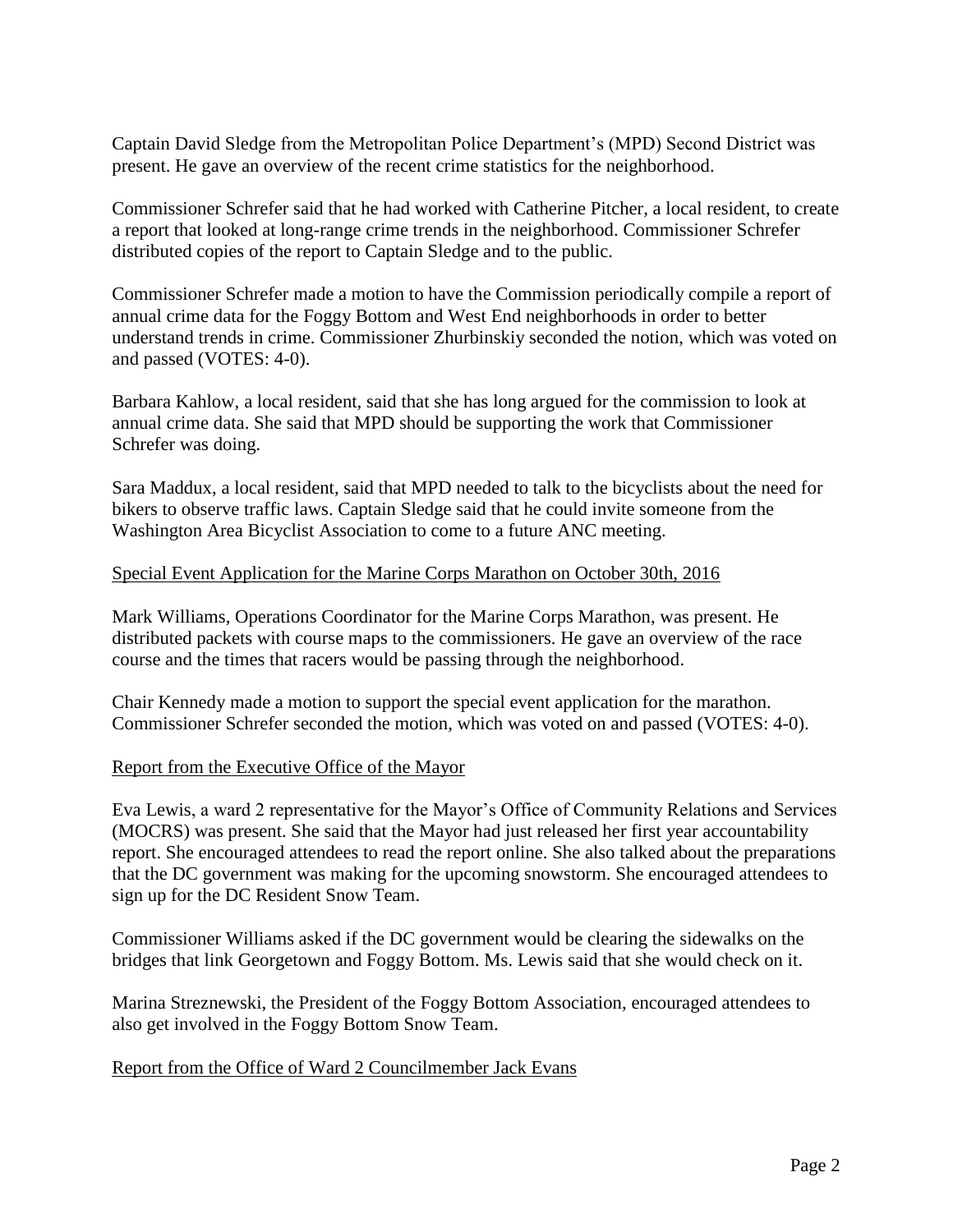Adam Gutbezahl, a representative for Councilmember Jack Evans' office, was present. He said that the Department of Public Works (DPW) and the District Department of Transportation (DDOT) were jointly responsible for shoveling the sidewalks on the bridges connecting Georgetown and Foggy Bottom. He also said that the DC Council was about to start its agency performance oversight season. He encouraged attendees to sign up to testify during the performance oversight hearings.

Mr. Gutbezahl talked about recent legislation that set up a fine structure for residents that do not shovel the sidewalk outside of their homes at least eight hours after the end of the snowfall.

## Report from the Ward 2 Education Network

Chris Sondreal, ANC 2A's representative to the Ward 2 Education Network, was present. He gave an overview of the network's recent meeting on enrollment and the DC common lottery. He said that the next network meeting would be on January  $30<sup>th</sup>$ .

Mr. Sondreal provided updates on the opening of the cafeteria kitchen at the School Without Walls at Francis-Stevens and the ongoing work to start construction on the school's planned teaching kitchen.

## Announcements and Public Comments

Chair Kennedy thanked Ms. Kahlow for the work that the West End Citizens Association (WECA) did on negotiating a settlement agreement with Abdo Development for the Abdotel's liquor license. Ms. Kahlow gave an overview of the updated hours and allowances for entertainment and music that the WECA board was able to negotiate with Abdo Development.

Ms. Streznewski said that the Foggy Bottom Association (FBA) is hosting a neighborhood-watch training on January  $26<sup>th</sup>$ . She also said that DPW had recently confirmed that there are more rats in the city.

## **Community Agenda**

## Presentation by Sarah Fashbaugh from the Alcoholic Beverage Regulation Administration (ABRA) Regarding the 2016 ABRA License Renewal Process

Sarah Fashbaugh, Community Resource Officer for the Alcoholic Beverage Regulation Administration (ABRA), was present. She provided information on ABRA's community concern hotline. She said that ABRA now has 21 investigators who are investigating community issues at individual establishments.

Ms. Fashbaugh said that ABRA has more than 1,500 establishments up for renewal this year and a significant portion of these establishments are in ANC 2A. She passed out a list of the establishments in ANC 2A that are up for renewal. She added that restaurants, hotels, caterers, social clubs, multipurpose facilities, and marine vessels are all up for renewal this year.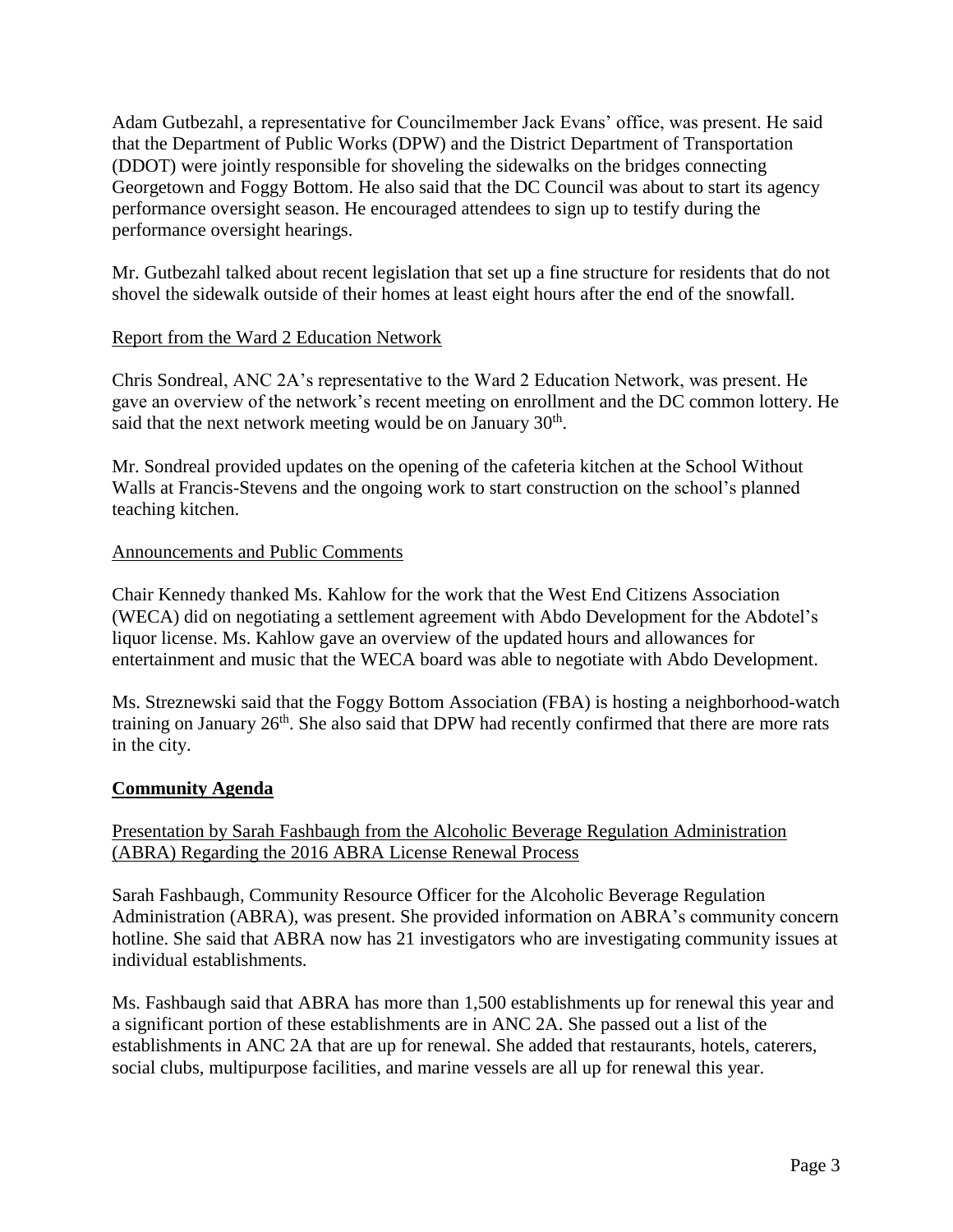Ms. Fashbaugh said that ANCs, community associations, groups of five or more abutting property owners, and MPD all have the ability to protest the renewals of individual establishments. She added that only establishments that have settlement agreements that are more than four years old can petition to change or end their settlement agreements.

## Presentation by DC Water Regarding Projects in the Neighborhood

Emanuel Briggs, the Manager of Community Outreach for DC Water, was present. He distributed handouts on DC Water's current and upcoming projects in the neighborhood.

Mr. Biggs talked about the first major DC Water project currently taking place in the neighborhood, the cleaning and re-lining of sewers at multiple sites in the neighborhood. He gave an overview of the scope, work schedule, and the locations of the project.

Commissioner Coder thanked Mr. Briggs for ensuring that the project would not include overnight work hours.

Commissioner Williams said that he had received comments from his constituents about DC Water's unresponsiveness to community concerns regarding their work in the Foggy Bottom Historic District.

Jill Crissman, a local resident, said that shortly after DC Water had completed recent work in the Foggy Bottom Historic District four years ago, some of the underground sewer connections started leaking. She said that this caused a public walkway in the historic district to sink and created mold problems in some nearby residents' homes. She added that this leakage could also be related to the proliferation of rats in the neighborhood. She said that her neighbors encountered difficulties in receiving a response from DC Water about their concerns. Mr. Briggs said that residents should not call 311 for DC Water issues, and instead should call DC Water's command center.

Mr. Briggs also gave an overview of a second DC Water project that is about to begin in the neighborhood. He said that DC Water would be cleaning and re-lining a relief sewer near the Kennedy Center, and that this process would include the removal of a large amount of debris from the sewer. He said that his team has been coordinating with the Kennedy Center regarding the project.

Mr. Briggs said that there would be a large number of trucks coming in and out of the staging area for the project at the intersection of Rock Creek Parkway and Virginia Avenue NW. He said that most of this traffic would be happening between 9 pm and 5 am to allow for uninterrupted traffic patterns during the day. He added that, as part of the project, there would be intermittent closures of Rock Creek Parkway throughout the duration of the project.

Chair Kennedy asked if there was going to be any hazardous materials removed from the site as part of the project. DC Water's project manager for the project, who was present, said that there would not be any hazardous materials removed from the site.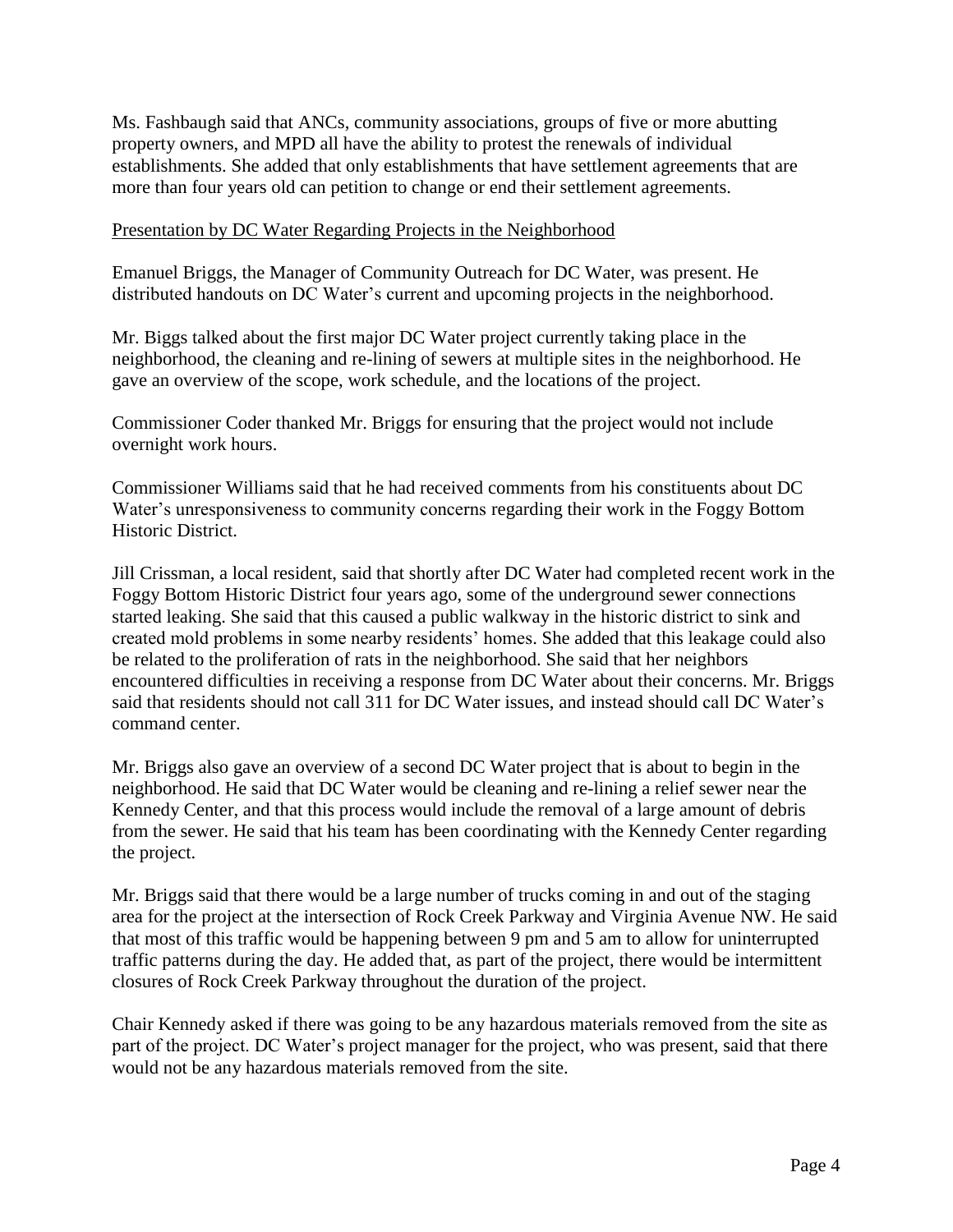Ms. Maddux warned DC Water about the possibility of their trucks getting stuck under the K Street NW bridge over Rock Creek Parkway.

## Presentation by Power DC Regarding the Proposed Pepco-Exelon Merger

Robert Robinson, a representative for the Grid 2.0 Working Group and Power DC, was present. He gave an overview of the history of the DC Public Service Commission's review process for the Pepco-Exelon merger. He said that 27 out of the 40 ANCs in DC had opposed the merger. He added that the DC Public Service Commission would most likely issue a ruling on the application in the next six weeks.

Mr. Robinson said that DC is getting less and less affordable on all fronts, including the cost of electricity. He said that one incredible energy resource that DC has is the large number of flat roofs in the city, which are perfect for installing solar panels on. He talked about the history of DC's legislation regarding renewable energy credits.

Mr. Robinson said that his group, the Grid 2.0 Working Group, became concerned with the proposed Pepco-Exelon merger because it would go against their efforts to make solar energy accessible and affordable in DC. He said that Pepco also has significant reliability problems, especially when it comes to getting the power back on after weather events. He added that his group had found that many ANCs across the city are very concerned with the state of utilities in DC.

Chair Kennedy asked Mr. Robinson what the ANC could do to help. Mr. Robinson said that the ANC could voice its concerns to its councilmember regarding the future of energy policy in DC. He also talked about the need for the DC Public Service Commission to create a formal merger policy.

## **Regulatory Agenda**

Application by "Watergate Liquors LLC" (dba Watergate Vintners & Spirits) for a New Retailer's Class "A" Liquor Store License

The owners of Watergate Vintners & Spirits were present. They passed out a packet on their plans for the store. They gave an overview of the hours that were included in the liquor license application, adding that the extra two hours of operation in the morning were included to allow for store deliveries to take place.

Multiple commissioners voiced their appreciation for the owners' efforts to open up a new liquor store in the Watergate's shopping plaza, which they said needed more businesses to open.

*The commission took no action on this matter.*

Special Event Application for the Rock 'n' Roll DC Marathon on March 12th, 2016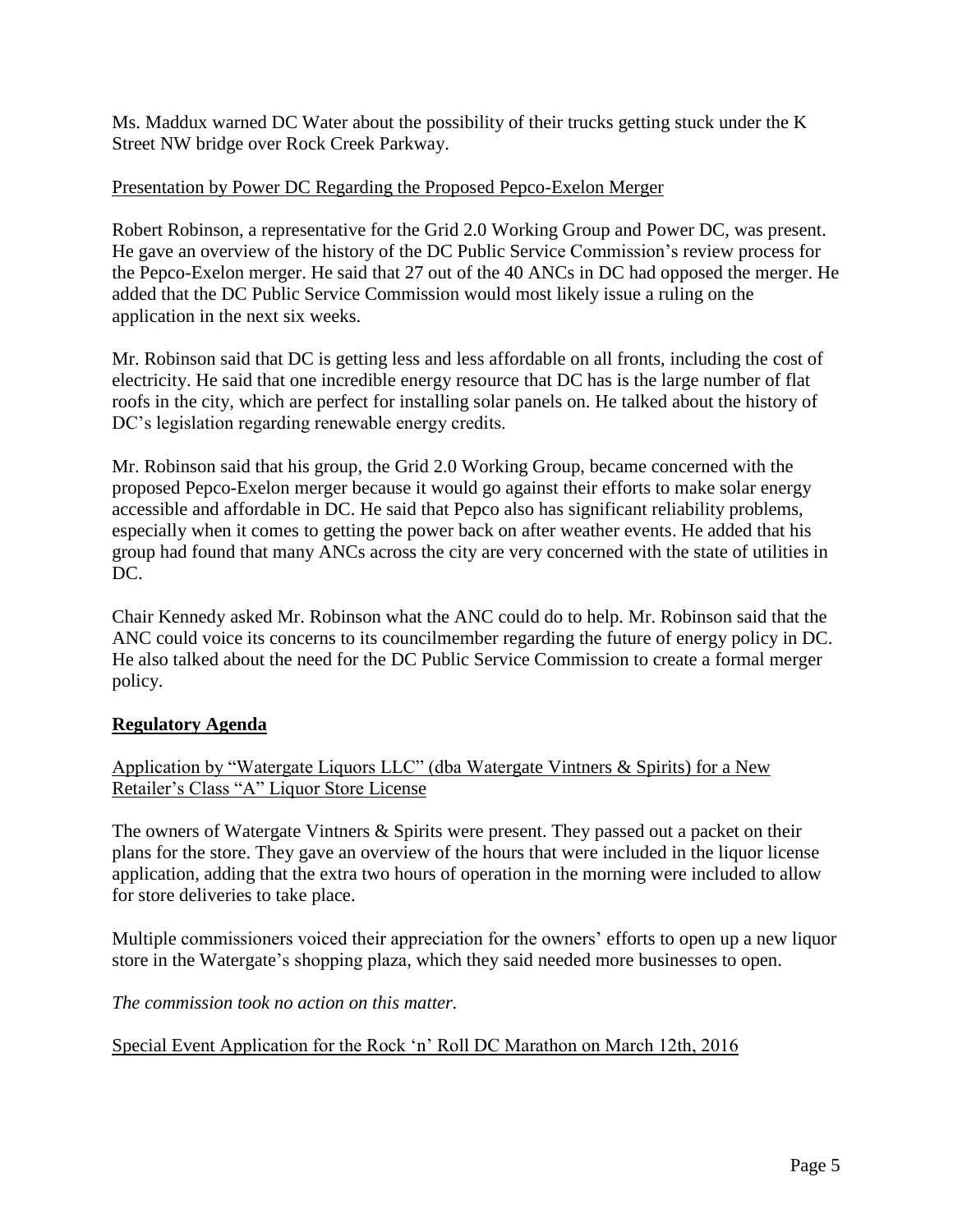Diane Romo Thomas, the Director of Community Relations for the Greater Washington Sports Alliance, the organizer for the Rock 'n' Roll DC Marathon, was present. She said that 2016 marked the marathon's 11th year. She said that the marathon would start at 7:30 am and that racers should be clear of the neighborhood by 10:00 am. She added that the marathon would be adding traffic control officers in the neighborhood to ensure that local residents would have vehicular access to their buildings. She said she would ensure that there would be no live entertainment placed in the residential portion of the neighborhood.

Chair Kennedy made a motion to raise no objection to the special event application for the marathon. Commissioner Coder seconded the motion, which was voted on and passed (VOTES:  $6-0$ ).

## **Administrative Agenda**

## Updating the ANC's Bank Account Bank Signature Card at Bank of America

Chair Kennedy made a motion to add the ANC's new Chairperson, Chair Patrick Kennedy, the ANC's new Secretary, Commissioner Philip Schrefer, and the ANC's new Treasurer, Commissioner Eve Zhurbinskiy, as the authorized signatories on the bank signature card for the ANC's bank account with Bank of America, and to remove the previous signatories from the bank signature card. Commissioner Schrefer seconded the motion, which was voted on and passed (VOTES: 6-0).

#### Adoption of Past Meeting Minutes

Commissioner Harmon made a motion to adopt the regular December 2015 meeting minutes, subject to minor technical edits. Commissioner Coder seconded the motion, which was voted on and passed (VOTES: 6-0).

## Approval of the 2016 Commission Meeting Calendar

Commissioner Coder made a motion to adopt the 2016 ANC meeting calendar that was distributed to the commissioners. Commissioner Harmon seconded the motion, which was voted on and passed (VOTES: 6-0).

## Vote to be Part of the ANC Security Fund

Chair Kennedy made a motion for the ANC to participate in the ANC Security Fund. Commissioner Schrefer seconded the motion, which was voted on and passed (VOTES: 6-0).

## Approval of \$420 for the Renewal of the Commission's PO box at the UPS Store

Commissioner Harmon made a motion to authorize the ANC to spend \$420 to renew the ANC's PO box at the UPS Store. Commissioner Williams seconded the motion, which was voted on and passed (VOTES: 6-0).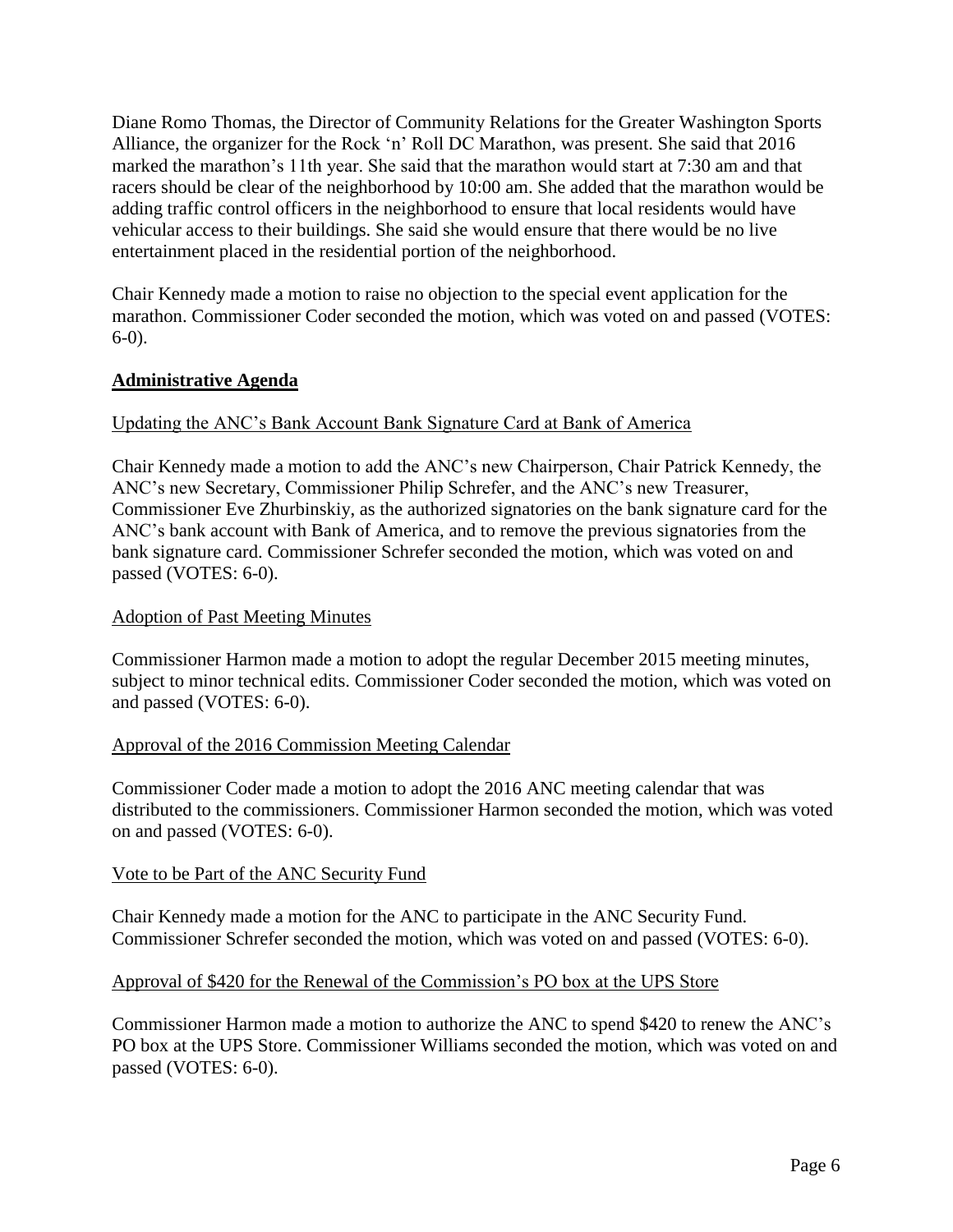# Consideration of Switching to Electronic Notifications from the Office of Zoning

The ANC decided that it will continue to receive paper notifications from the Office of Zoning.

## **Adjournment**

Chair Kennedy adjourned the meeting at 9:00 pm.

Respectfully submitted,

H. Schrefe

Philip Schrefer Secretary, ANC 2A05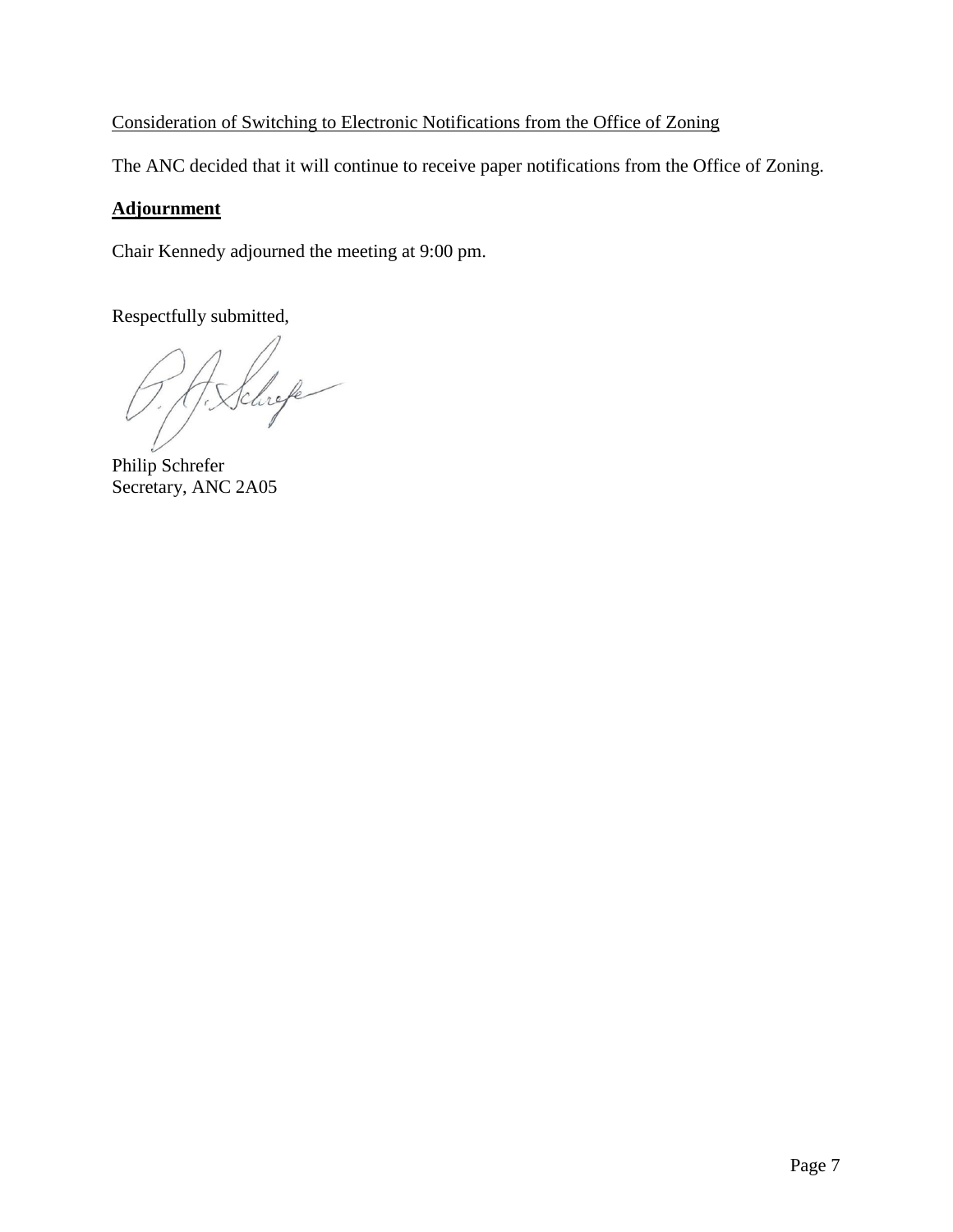# **Advisory Neighborhood Commission 2A** *"Serving the Foggy Bottom and West End communities of Washington, D.C."*

February 1, 2016

Ms. Tanya Mitchell Mayor's Special Event Task Force Group Homeland Security and Emergency Management Agency 2720 Martin Luther King Junior Avenue, S.E. Washington, DC 20032 [tanya.mitchell@dc.gov](mailto:tanya.mitchell@dc.gov)

## **RE: Special event application for the Marine Corps Marathon on October 30, 2016**

Dear Ms. Mitchell,

At its regular meeting on January 20, 2016, Advisory Neighborhood Commission 2A **("ANC 2A" or "Commission")** considered the above-referenced matter. With four of seven commissioners present, a quorum at a duly noticed public meeting, the Commission voted unanimously **(4-0-0)**, after a motion made by Commissioner Kennedy and seconded by Commissioner Schrefer, to support the special event application for the Marine Corps Marathon on October 30, 2016.

Commissioners William Kennedy Smith [\(2A04@anc.dc.gov\)](mailto:2A04@anc.dc.gov) and Patrick Kennedy  $(2A01@anc.dc.gov)$  are the Commission's representatives in this matter.

ON BEHALF OF THE COMMISSION.

Sincerely,

Th<del>en M</del>urpry

Patrick Kennedy Chairperson

CC: Mark Williams, Marine Corps Marathon